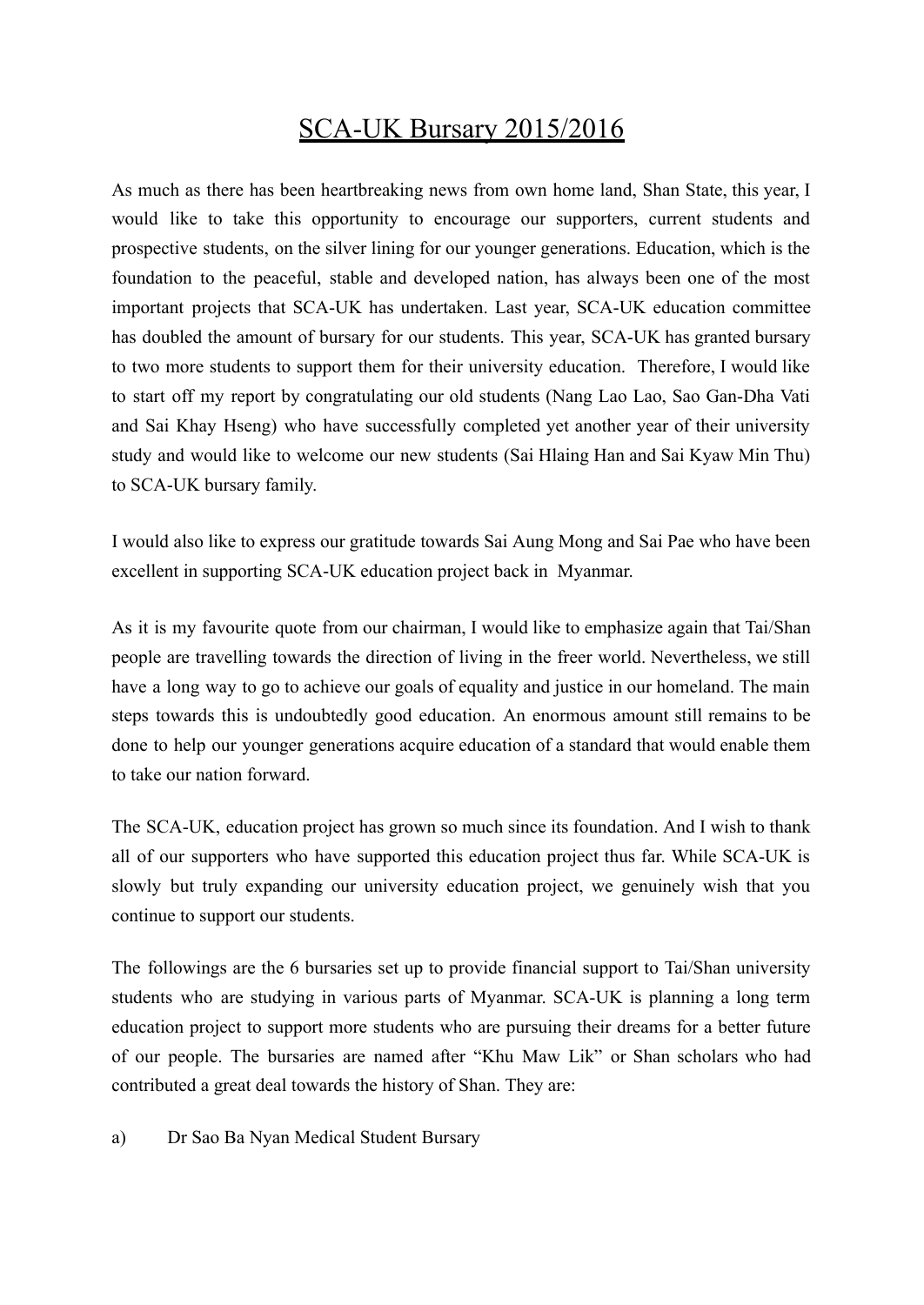There are two bursaries for medical student. Dr Sao Ba Nyan was born in Hsi Paw. He is known as the father of "Shan Nationalism". He designed the Shan National Flag "Kham Sarm Tar and Lurn Kham (Three Golder Strips and Golden Moon)". This idea has recently been adapted to be the Myanmar National Flag. He was one of the first early Shan Doctors in Modern Medicine. He was also a gifted composer. He composed the Shan National Anthem "Alurm Kham Sarm Tar".

## b) Nang Kham Gu Bursary

There are two bursaries for students studying literature and arts. Nang Kham Gu was a well known female poet and an accomplished novelist in the early 19th Century. Her most famous work was a love story called "Khun Sarm Law and Nang Oo Pim", that is still very well known now-a-days.

## c) Sao Garng Sor Bursary

Sao Garn Sor was the greatest poet and composer ever recorded in Shan history in the late 18th and early 19th Century. His work including nearly 200 Lik Loang manuscripts have captured interest of many modern scholars and have become the subjects of many researches carried out in many well known institutions such as SOAS. He was the father of Nang Kham Gu.

## d) Sao Amat Luong Merng Nong Bursary

He was once chief minister for Saofa, ruling prince of Merng Nong in central Shan State. In his later life, he was known for his dedication and achievement in Buddhist studies and meditation.

This year, SCA-UK education project is proud to continue supporting three enthusiastic university students, namely: Nang Lao Lao (Kyauk-me, Northern Shan State), Sai Khay Hseng (Taunggyi, Southern Shan State), and Sao Gan Dha Vati (Lawk Sauk, Southern Shan State).

Nang Lao Lao is studying Medicine at University of Medicine 1, Yangon. She has been awarded Dr Sao Ba Nyan Bursary. She is in her third year, and been one of the top students in her class in Pathology. Congratulations Nang Lao Lao!

Sai Khay Hseng is a student at University of Technology (Yadanabon Cyber City), studying Advanced Material Engineering. He has been awarded Sao Garng Hso Bursary. He has completed his third year and in his final year of study.